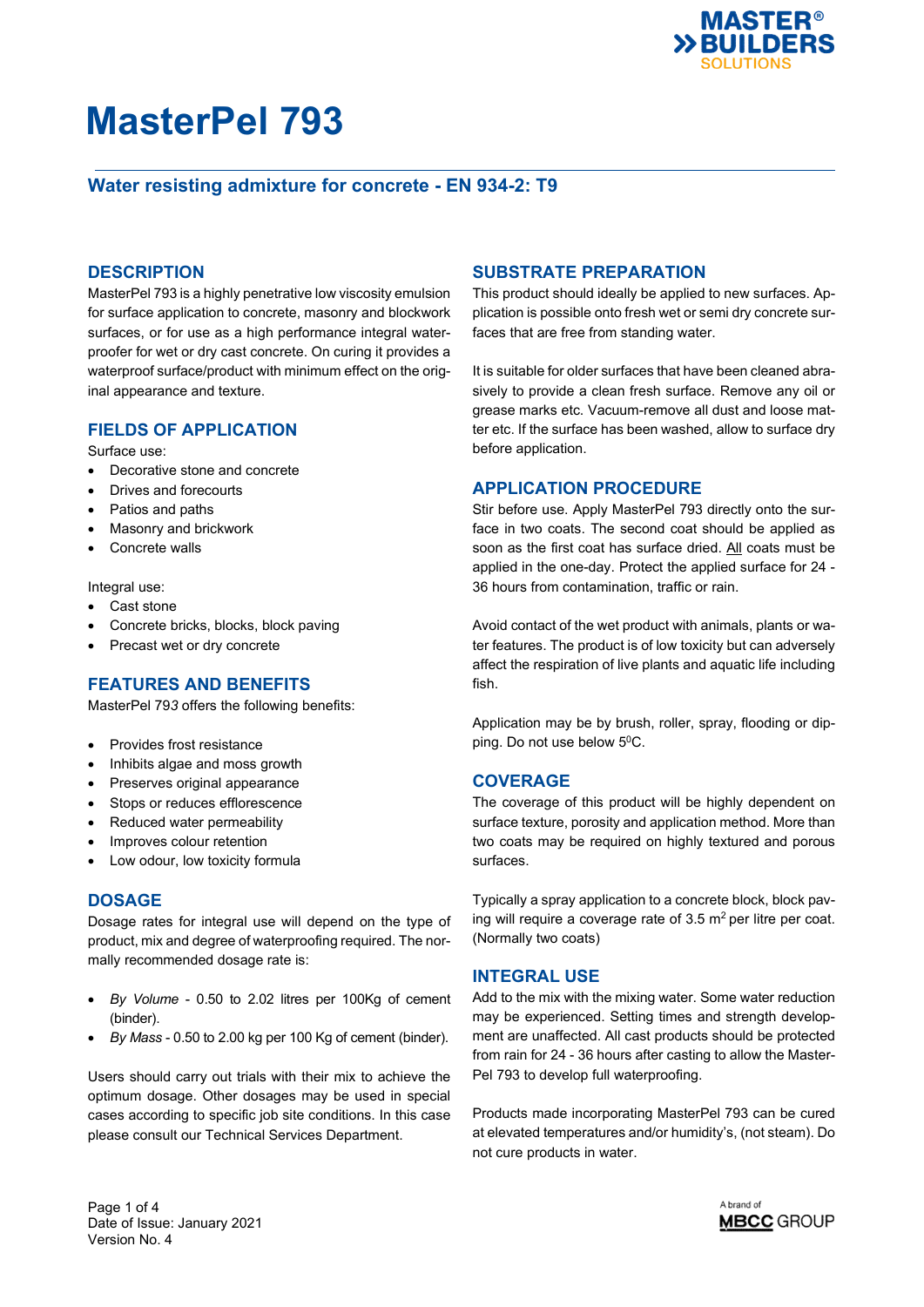

### **Water resisting admixture for concrete - EN 934-2: T9**

#### **MAINTENANCE OF TREATED SURFACES**

MasterPel 793 will significantly reduce the deterioration and staining of treated surfaces, but for optimum performance in heavily trafficked areas, regular cleaning should be maintained. Power washing and/or use of scrubber/dryers is recommended.

Over-coating is not recommended unless carried out after an abrasive clean. The performance life of MasterPel 793 is in excess of 10 years subject to the wear imposed on the surface to which it is applied.

#### **WATCHPOINTS**

- Agitate prior to use in order to avoid possible separation.
- Avoid contact of the liquid product with live plants or aquatic life. The cured product is non-toxic.
- Avoid contact with glass or glazed surfaces, which may be dulled.
- Only use on new or fresh surfaces this product will highlight and make permanent grease marks, stains, algal growth or efflorescence.
- MasterPel 793 will not directly reduce the slip resistance of the substrate, but as it significantly reduces the porosity of the treated surface, adequate drainage is necessary to avoid water ponding in horizontal areas.
- MasterPel 793 treated surfaces cannot be over coated with any subsequent treatment without abrasive cleaning.

#### **CLEANING**

Clean all equipment with water immediately after use.

#### **PACKAGING**

MasterPel 793 is available in 1000-litre IBC's and 15-litre containers.

### **CONTACT DETAILS**

Master Builders Solutions UK Ltd, Swinton Hall Road, Swinton, Manchester, M27 4EU Tel: +44 (0) 161 727 6300 www.master-builders-solutions.com/en-gb

Page 2 of 4 Date of Issue: January 2021 Version No. 4

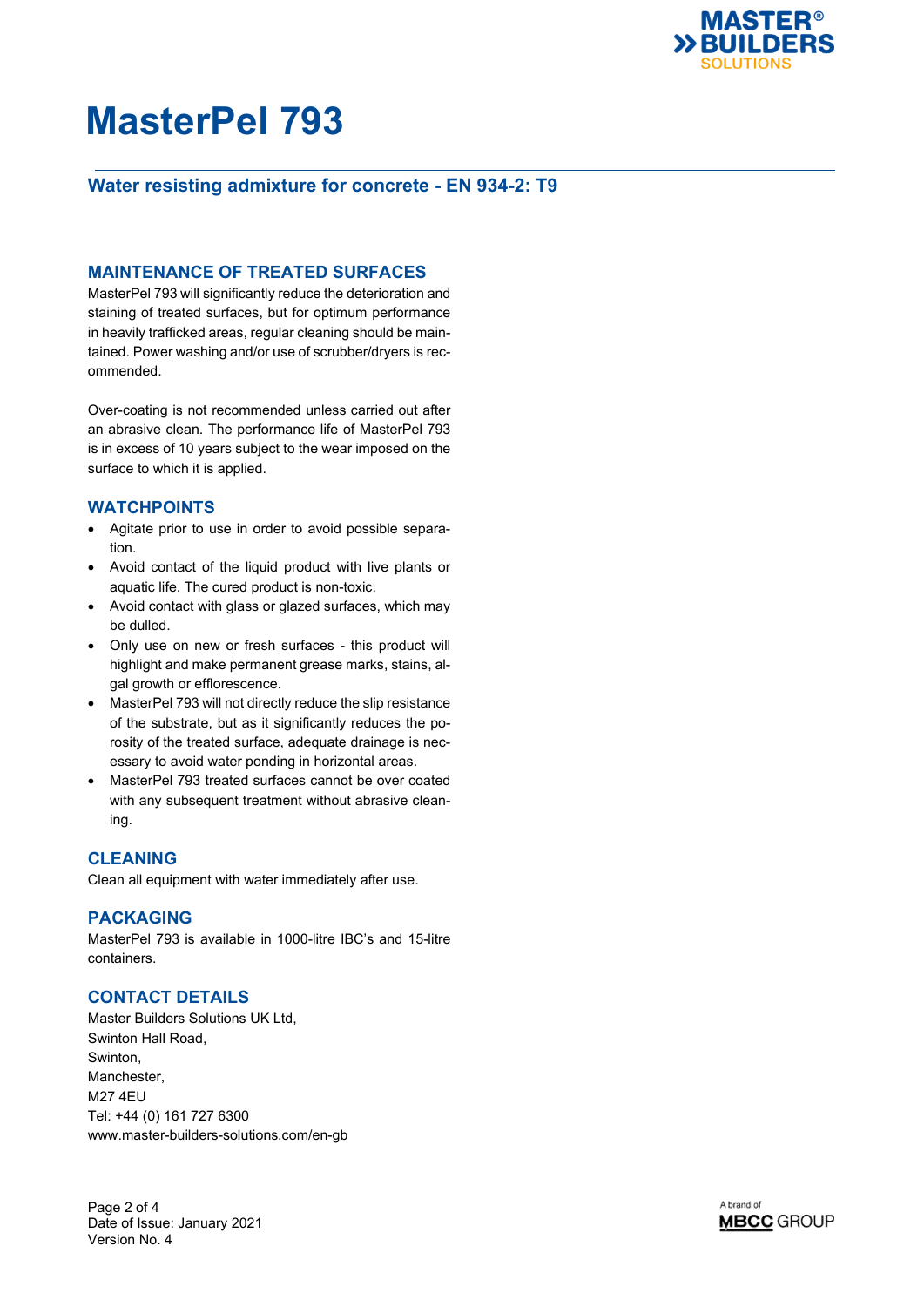

### **Water resisting admixture for concrete - EN 934-2: T9**

| <b>Product Data</b>          |                                                                                                                                                                                                                                                                                                                  |
|------------------------------|------------------------------------------------------------------------------------------------------------------------------------------------------------------------------------------------------------------------------------------------------------------------------------------------------------------|
| Appearance:                  | White liquid                                                                                                                                                                                                                                                                                                     |
| Specific gravity @ 20°C:     | $0.99 \pm 0.02$ g/cm <sup>3</sup>                                                                                                                                                                                                                                                                                |
| pH-value:                    | $7.0 \pm 1$                                                                                                                                                                                                                                                                                                      |
| Alkali content (%):          | $\leq$ 0.10 by mass                                                                                                                                                                                                                                                                                              |
| Chloride content (%):        | $\leq 0.10$ by mass                                                                                                                                                                                                                                                                                              |
| Corrosion behaviour:         | Contains only components according to BS EN 934-<br>1:2008, Annex A.1                                                                                                                                                                                                                                            |
| Air Content:                 | Fulfilled                                                                                                                                                                                                                                                                                                        |
| Capillary Absorption:        | Fulfilled                                                                                                                                                                                                                                                                                                        |
| Compressive strength:        | Fulfilled                                                                                                                                                                                                                                                                                                        |
| Durability:                  | <b>NPD</b>                                                                                                                                                                                                                                                                                                       |
| Dangerous substances:        | <b>NPD</b>                                                                                                                                                                                                                                                                                                       |
| <b>Logistics</b>             |                                                                                                                                                                                                                                                                                                                  |
| Shelf life:                  | 6 months if stored according to manufacturer's instructions in<br>unopened container.                                                                                                                                                                                                                            |
| Storage conditions:          | Store in original sealed containers and at temperatures be-<br>tween 5°C and 30°C. Store under cover, out of direct sun-<br>light and protect from extremes of temperature. Failure to<br>comply with the recommended storage conditions may re-<br>sult in premature deterioration of the product or packaging. |
| Handling and transportation: | Refer to MasterPel 793 Safety Data Sheet                                                                                                                                                                                                                                                                         |
| Disposal:                    | Refer to MasterPel 793 Safety Data Sheet                                                                                                                                                                                                                                                                         |



#### **EN 934-2: T9**

Declaration of Performance can be found at www.master-builders-solutions.com/en-gb